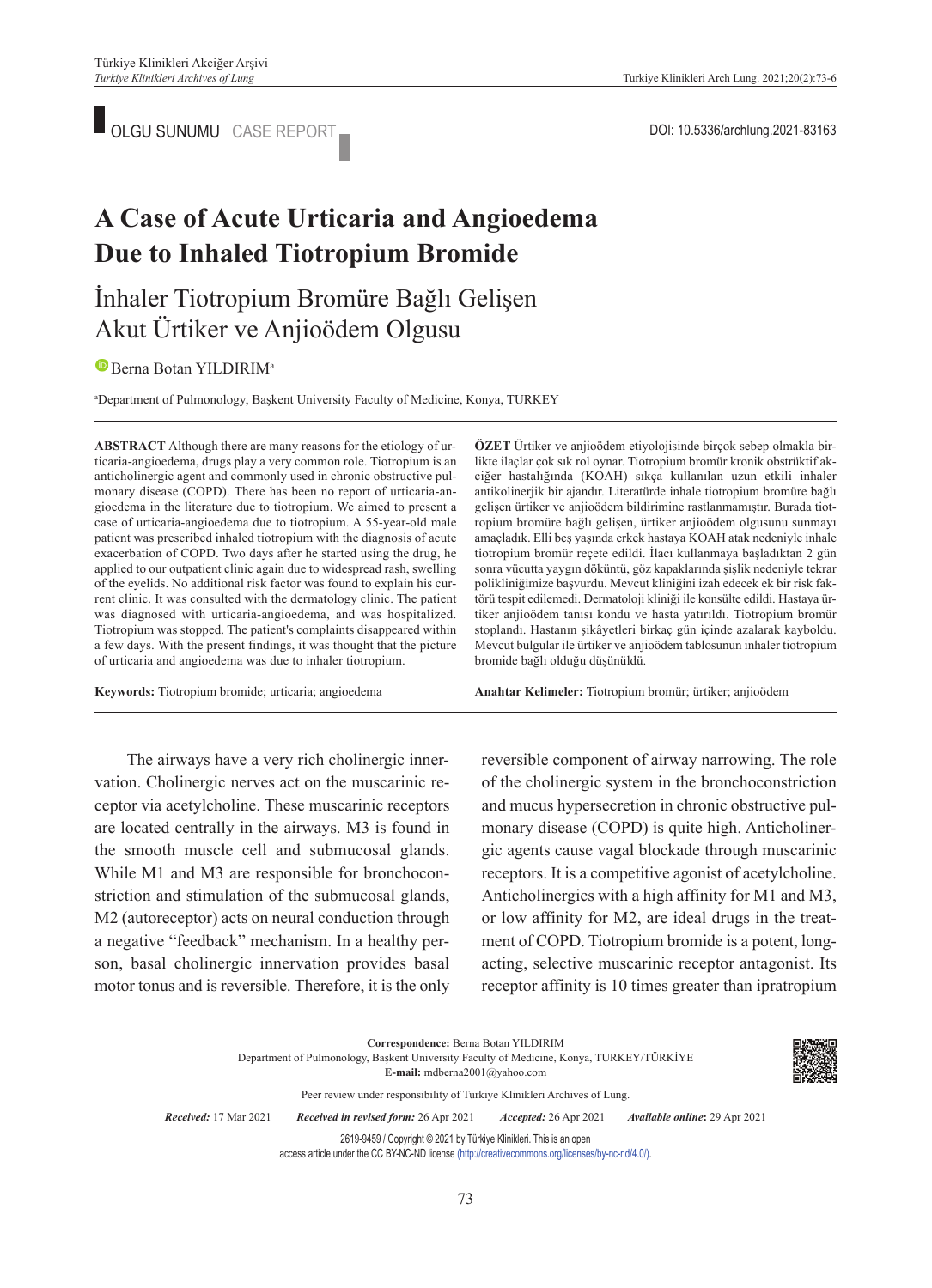bromide. Although tiotropium bromide and ipratropium bromide bind to M1 and M3 receptors at the same rate, tiotropium dissociates 100 times slower than the receptors, so it has a long-lasting effect. On the other hand, it dissociates from M2 receptors very quickly, so M2 inhibition is not seen with this drug.<sup>1</sup> Tiotropium has a wide therapeutic margin due to its poor gastrointestinal absorption so it has a very low systemic bioavailability. No adverse interactions have been reported between tiotropium and other drugs to date. The most common side effects are dry mouth, dyspepsia, and reflux[.2](#page-3-0) However, in the "Possible side effects" section of the Tiotropium package insert, itching, redness, swelling of the lips, tongue, or throat are stated in the "allergic reactions and symptoms" section. However, these reactions were not mentioned in the safety data review.<sup>3</sup> In this article, we aimed to present a case of urticaria and angioedema due to inhaled tiotropium bromide. An informed consent note was obtained from the patient.

## CASE REPORT

A 55-year-old male patient was admitted to our outpatient clinic due to an increase in shortness of breath for the last 4 months. He did not describe cough or increased sputum. There was a smoking history of 28 packs/year in his background. With the diagnosis of COPD, he had been using inhaled formoterol+budesonide (12/400 mcg) and short-acting bronchodilators in case of need for 4 years. There was no known additional disease. On physical examination, expirium was long and difficult, no crackles or ronchus was heard. Chest radiography was emphysematous. Laboratory parameters (complete blood count, C-reactive protein, biochemical parameters) were normal. An obstructive disorder was found in the pulmonary function test (FEV1 42%, FVC 57%, FEV1/FVC: 63%). Tiotropium bromide was added to the patient's treatment. Two days after he started using the drug, he applied to our outpatient clinic again due to widespread rash and swelling of the eyelids [\(Figure 1\)](#page-1-0). The photos were used with the permission of the patient. Eosinophils and immunoglobulin E (IgE) levels (87 IU/mL (0-100) were normal. When the patient was questioned, no additional risk factor was found to explain his current clinic. It was consulted with the



FIGURE 1: Edema, hyperemia, and swollen eyelids on the patient's face.

<span id="page-1-0"></span>

**FIGURE 2:** Urticarial papules and plaques on the trunk.

<span id="page-1-1"></span>dermatology clinic. On examination, there were urticarial papules and plaques on the trunk and edema on the eyelids [\(Figure 2\)](#page-1-1). The patient was diagnosed with urticaria-angioedema and treatment for angioedema was given. Tiotropium bromide inhaler was stopped. Inhaled formoterol+budesonide (12/400 mcg) was continued. The patient's complaints disappeared within a few days. The skin prick test and drug provocation test could not be performed because the patient did not approve. Based on the present findings, it was thought that urticaria and angioedema were due to inhaler tiotropium bromide.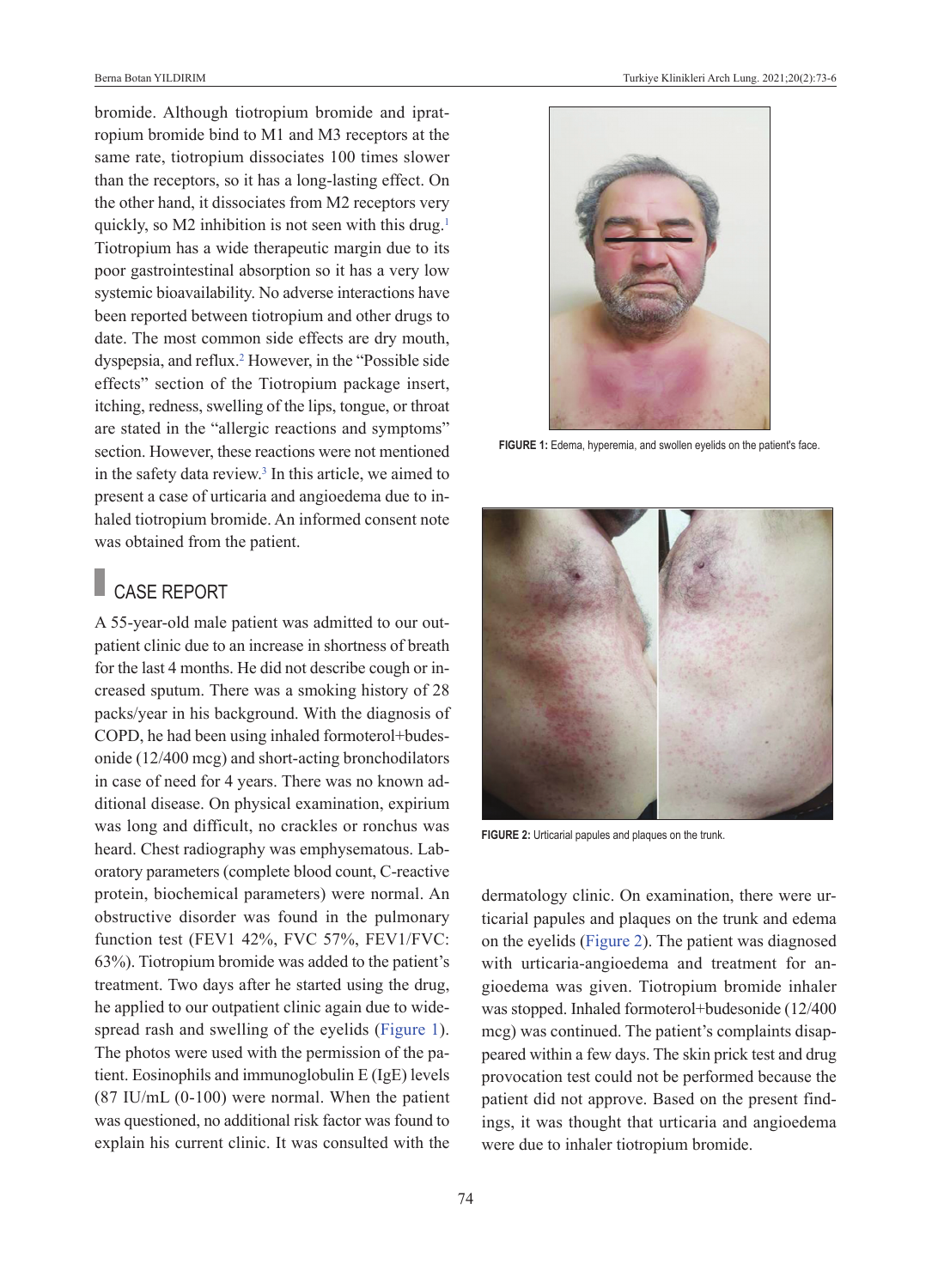### **DISCUSSION**

Tiotropium bromide is a long-acting, selective anticholinergic. It provides bronchodilation in COPD patients, significantly improves hyperinflation, dyspnea, health status, exacerbations, and mortality, but does not reduce the rate of FEV1 decline in COPD[.2](#page-3-0) Tiotropium is an important option in the treatment of COPD with its once-daily administration, good patient compliance, safety, and response to treatment. $1,4$ 

Drug side effects is an important health problem, causing increased mortality and morbidity. Since tiotropium is absorbed through the mucosa at a minimal rate, systemic side effects are not seen much, and they are generally safely administered. Low rates of dry mouth, metallic taste, and mild cough can be seen. Prostatism, bladder neck obstruction, constipation, and an increase in glaucoma have been reported. Failure to apply the correct inhalation technique can lead to an increase in acute glaucoma symptoms.<sup>5</sup>

Urticaria is a vascular reaction that develops against various stimuli. It is characterized by itching, erythematous, edematous papules, and plaques. Clinical urticaria picture occurs as a result of mediator release from mast cells or basophils after contact with the triggering stimulus. Vasodilation and transudation from small vessels caused by these mediators provide the development of erythematous, edematous, and itchy papules and plaques that are characteristic for the picture. A pathogenic mechanism that provides mediator release can be induced immunologically or non-immunologically. Among the immunological mechanisms that cause urticaria, the most common type I hypersensitivity reaction due to IgE is seen (early hypersensitivity). Non-immunologically mechanisms are direct (drugs such as opium alkaloids, polymyxin, tubocurarine, radiocontrast agents or direct effect of physical factors such as heat, cold, UV, exercise, high fever) or indirect (aspirin, tartrazine, nonsteroidal anti-inflammatory, benzoate) effects from basophils or mast cells. They may cause mediator release.<sup>6,7</sup>

Perhaps the most common causes of urticaria and angioedema are drugs, most frequently penicillin and penicillin derivative antibiotics. Apart from penicillins, aspirin, sulfamides, and diuretics, especially the thiazide class, are relatively common causes of urticaria. In drug-related cases, clinical symptoms usually occur 1-2 hours after drug intake. However, this period may be shortened to 15 minutes or extended up to 15 days. For this reason, it is important to question the drug intake up to 15 days when questioning the anemnesis.<sup>6</sup>

Although a limited number of cases with itching, lichenoid reaction, and oral ulcer due to tiotropium bromide has been reported in the literature, urticaria angioedema due to inhaled tiotropium bromide has not been reported.<sup>8-10</sup> Our patient had no known allergy history. There were no individuals with allergies or asthma in his family history. There was no use of a new drug or consumption of new food. There was no evidence of a new bacterial or viral infection. Laboratory findings (including antinuclear antibodies) were normal. Therefore, it was thought that the development of urticaria and angioedema was due to inhaler tiotropium bromide.

Inhaled tiotropium may play a role, albeit very rarely, in the etiology of urticaria and angioedema.

### *Source of Finance*

*During this study, no financial or spiritual support was received neither from any pharmaceutical company that has a direct connection with the research subject, nor from a company that provides or produces medical instruments and materials which may negatively affect the evaluation process of this study.* 

### *Conflict of Interest*

*No conflicts of interest between the authors and / or family members of the scientific and medical committee members or members of the potential conflicts of interest, counseling, expertise, working conditions, share holding and similar situations in any firm.* 

#### *Authorship Contributions*

*This study is entirely author's own work and no other author contribution.*